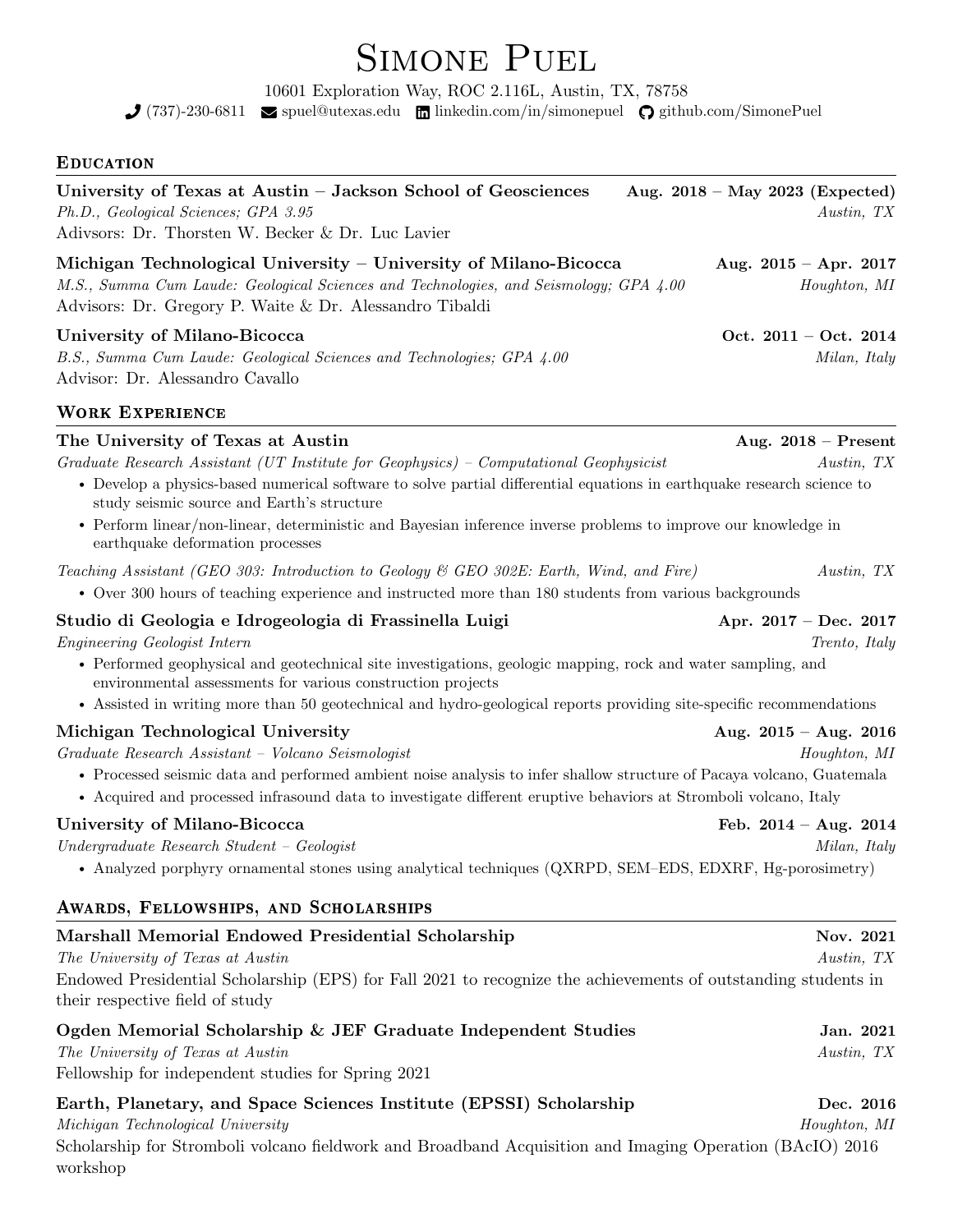| International Geological Masters in Volcanology and Geotechniques (INVOGE)                                                                                                           |                         | Aug. 2015            |
|--------------------------------------------------------------------------------------------------------------------------------------------------------------------------------------|-------------------------|----------------------|
| University of Milan-Bicocca                                                                                                                                                          |                         | Milan, Italy         |
| Scholarship for 1 <sup>st</sup> selected candidate for joint Master's degree program between the University of<br>Milano-Bicocca and the Michigan Technological University           |                         |                      |
| "Cassa Rurale Pinetana Fornace e Seregnano" Bank Scholarship<br>Cassa Rurale Pinetana Fornace e Seregnano<br>Scholarship for merit distinction in high school and university studies | Jan. $2013 - Dec. 2016$ | <i>Trento, Italy</i> |
| "FONDO GIOVANI - Borse di Studio 5b" scholarship                                                                                                                                     | Sep. $2011 - Aug. 2016$ |                      |
| Opera Universitaria di Trento                                                                                                                                                        |                         | Trento, Italy        |

Scholarship for talented young students distinguished in High school and University studies

## Journal Publications

- Puel, S., Villa, U., Becker, T. W., Ghattas, O., Liu, D. (20xx). A Mixed, Unified Forward/Inverse Framework for Earthquake Problems: Material Property Estimate and Bayesian Inference. In preparation.
- Dorsett, J., H. Johnson, K. M., Becker, T. W., Puel, S. (20xx). Early Ridgecrest Postseismic Deformation Reveals Viscoelastic Flow in Weak Uppermost Mantle in Southern California. In preparation.
- Puel, S., Khattatov, E., Villa, U., Liu, D., U., Ghattas, O., Becker, T. W. (2022). A mixed, unified forward/inverse framework for earthquake problems: Fault implementation and coseismic slip estimate. Geophysical Journal International, in press; [https://doi.org/10.1093/gji/ggac050.](https://doi.org/10.1093/gji/ggac050)
- Ichimura, T., Fujita, K., Yamaguchi, T., Naruse, A., Wells J. C., Zimmer C. J., Tjerk, P. S., Hori, T., Puel, S., Becker, T. W., Hori, M., Ueda, N. (2019). 416-PFLOPS Fast Scalable Implicit Solver on Low-Ordered Unstructured Finite Elements Accelerated by 1.10-ExaFLOPS Kernel with Reformulated AI-Like Algorithm: For Equation-Based Earthquake Modeling. In Research Poster for SC19: International Conference for High Performance Computing, Networking, Storage and Analysis, [doi:10.5281/zenodo.3984156,](doi: 10.5281/zenodo.3984156) Denver CO, 2019.

## Conference Publications

- Puel, S., Becker, T. W., Villa, U., Ghattas, O., Liu, D., Khattatov, E. (2021, 12) Forward-Inverse Modeling of Earthquake Cycle Deformation. Poster Presentation at AGU 2021 Fall Meeting (poster #G25C-0382).
- Puel, S., Becker, T. W., Villa, U., Ghattas, O., Liu, D., Khattatov, E. (2021, 08) Forward-Inverse Modeling of Earthquake Cycle Deformation. Poster Presentation at 2021 SCEC Annual Meeting (poster #025).
- Johnson, K. M., Dorsett, J. H., Puel, S., Becker, T. W. (2020, 09) Using Postseismic Relaxation Test Southern California Viscosity Models. Poster Presentation at 2020 SCEC Annual Meeting (poster #114).
- Dorsett, J. H., Johnson, K. M., Puel, S., Becker, T. W. (2019). Postseismic Deformation and Stress Evolution Following the 2019 M 7.1 and M 6.4 Ridgecrest Earthquakes. AGU 2019 Fall Meeting (poster #S31G-0500).
- Dorsett, J. H., Johnson, K. M., Puel, S., Becker, T. W. (2019, 08) Postseismic Deformation and Stress Evolution Following the 2019 M 7.1 and M 6.4 Ridgecrest Earthquakes. Poster Presentation at 2019 SCEC Annual Meeting (poster #236).
- Puel, S., Lanza, F., Medici, E. F., Waite, G. P. (2016). Spectral Variations in Volcanic Jet Noise: the Example of Stromboli Volcano, Italy. AGU 2016 Fall Meeting (poster #S11C-2459).

#### LEADERSHIP & OUTREACH

#### UTIG Marine Geophysics Journal Club Jun. 2020 – Present

Coordinator

• Organized weekly reading group to discuss recent scientific papers on marine geophysics, earthquake, and tectonics

#### International Society of Catastrophe Managers (ISCM) Nov. 2021 – Present Student member

#### American Geophysical Union (AGU) Oct. 2016 – Present

Student member